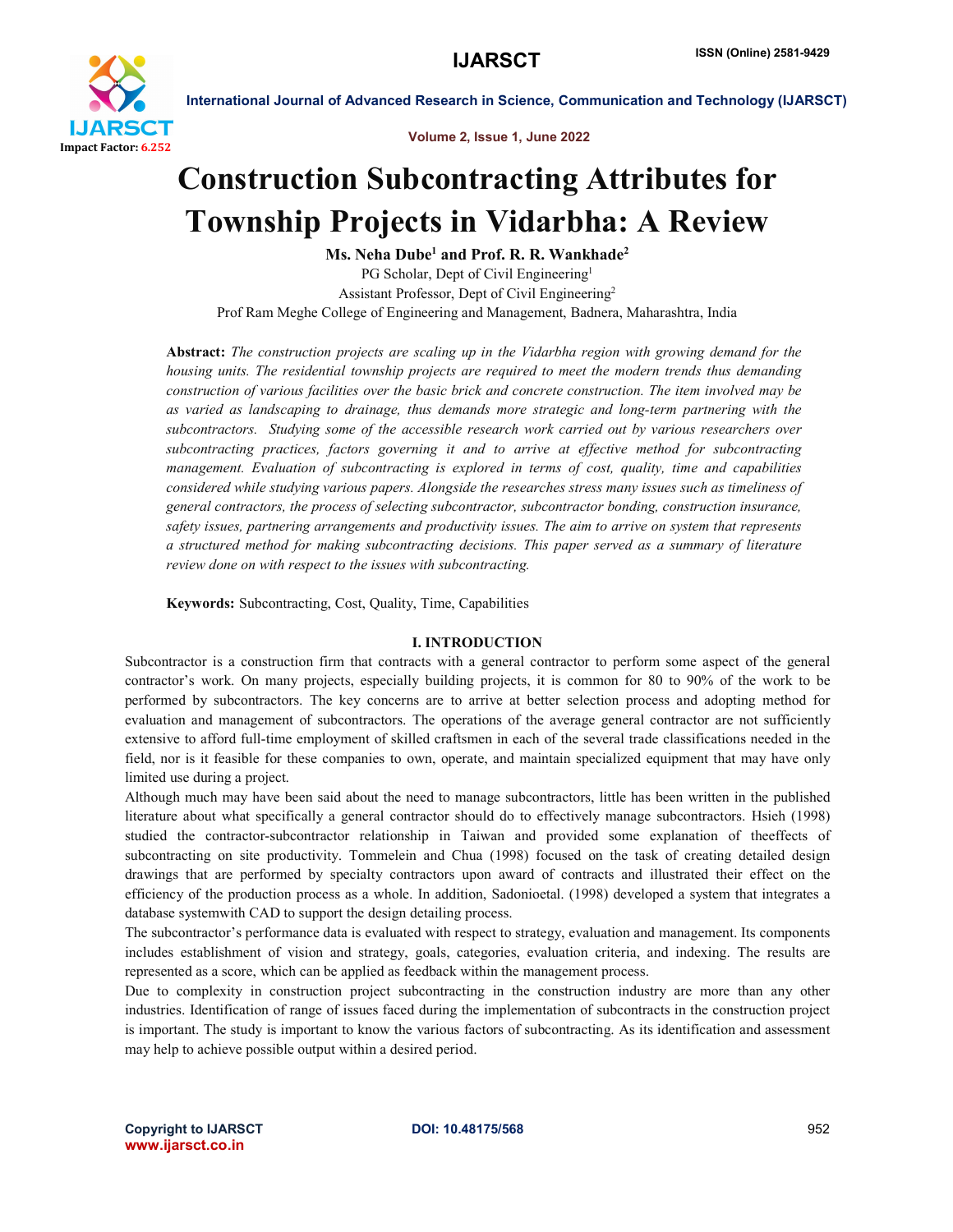

# Volume 2, Issue 1, June 2022

# SUBCONTRACTING EVALUATION AND MANAGEMENT

Supplier selection based on the total cost of ownership, main contractor–subcontractor partnering principles subcontractor rating system, multiattribute utility theories and comparative evaluation. Most of them focus on projectbased partnering and have failed to discuss the process of evaluation that enables subcontractor growth in the long term.

# DEVELOPMENT OF FUNDAMETAL PRINCIPALS

H. Randolph Thomas, and Christopher J. Flynn (2011), "Fundamental Principles of Subcontractor Management", stresses upon development of fundamental principles of subcontract management. Fundamental principles are actions a general contractor can take it improve job performance. In developing the principles, there was significant interaction with industry professionals. The principles are organized into two broad groupings: managing people and managing the subcontractor's work. There are a total of 21 principles listed. These are easy to comprehend and implement. If implemented, they will likely yield immediate and positive results.[6]

| Principle<br>number | Principle                                                                                               |
|---------------------|---------------------------------------------------------------------------------------------------------|
| 1. Managing people  |                                                                                                         |
| 1.1                 | Involve all subs in developing the project schedule                                                     |
| 12                  | Build a trust relationship by treating subcontractors fairly                                            |
| 1.3                 | Do not engage in the practice of bid shopping                                                           |
| 14                  | Seek commitments form all parties at a prebid meeting                                                   |
| 1.5                 | Help the subcontractor do timely work by providing<br>assistance and resources as appropriate           |
| 1.6                 | Walk the job frequently; get to know the subcontractor's<br>workers and offer assistance as appropriate |
| 1.7                 | Host a mandatory prebid meeting; explain expectations to<br>subcontractors prior to bid submission      |
| 1.8                 | Meet regularly with subcontractor supervisor individually                                               |
|                     | 2. Managing the work                                                                                    |
| 2.1                 | Identify lead subcontractor                                                                             |
| 2.2                 | Write a fair and halanced subcontract                                                                   |
| 2.3                 | Develop a submittal schedule and change order log                                                       |
| 2.4                 | Pay subcontractors on time                                                                              |
| 2.5                 | Prequalify subcontractors on the basis of their previous work,<br>safety, and financial situation       |
| 2.6                 | Require the subcontractors to hold weekly toolbox<br>meetings                                           |
| 2.7                 | At regular intervals, evaluate the subcontractor's<br>performance                                       |
| 2.8                 | Require subcontractors to maintain good housekeeping                                                    |
| 2.9                 | Require subcontractors to maintain safe working practices                                               |
| 2.10                | Consider the development of coordination drawings                                                       |
| 2.11                | Enforce the contract                                                                                    |
| 2.12                | Require every proposed change order be reviewed by all<br>subcontractors                                |
| 2.13                | Meet regularly with subcontractors collectively                                                         |

Fig. 1: Fundamental Principal Development [6]

# BALANCED SCORECARD FRAMEWORK

Balanced scorecard framework proposed by Creed S.J. Eom, Seok H. Yun, and Joon H. Peek (1988) in his research work "Subcontractor Evaluation and Management Framework for Strategic Partnering" for evaluation and management of subcontractor. The Balanced Scorecard framework has been considered most influential business ideas within past

Copyright to IJARSCT **DOI: 10.48175/568** 953 www.ijarsct.co.in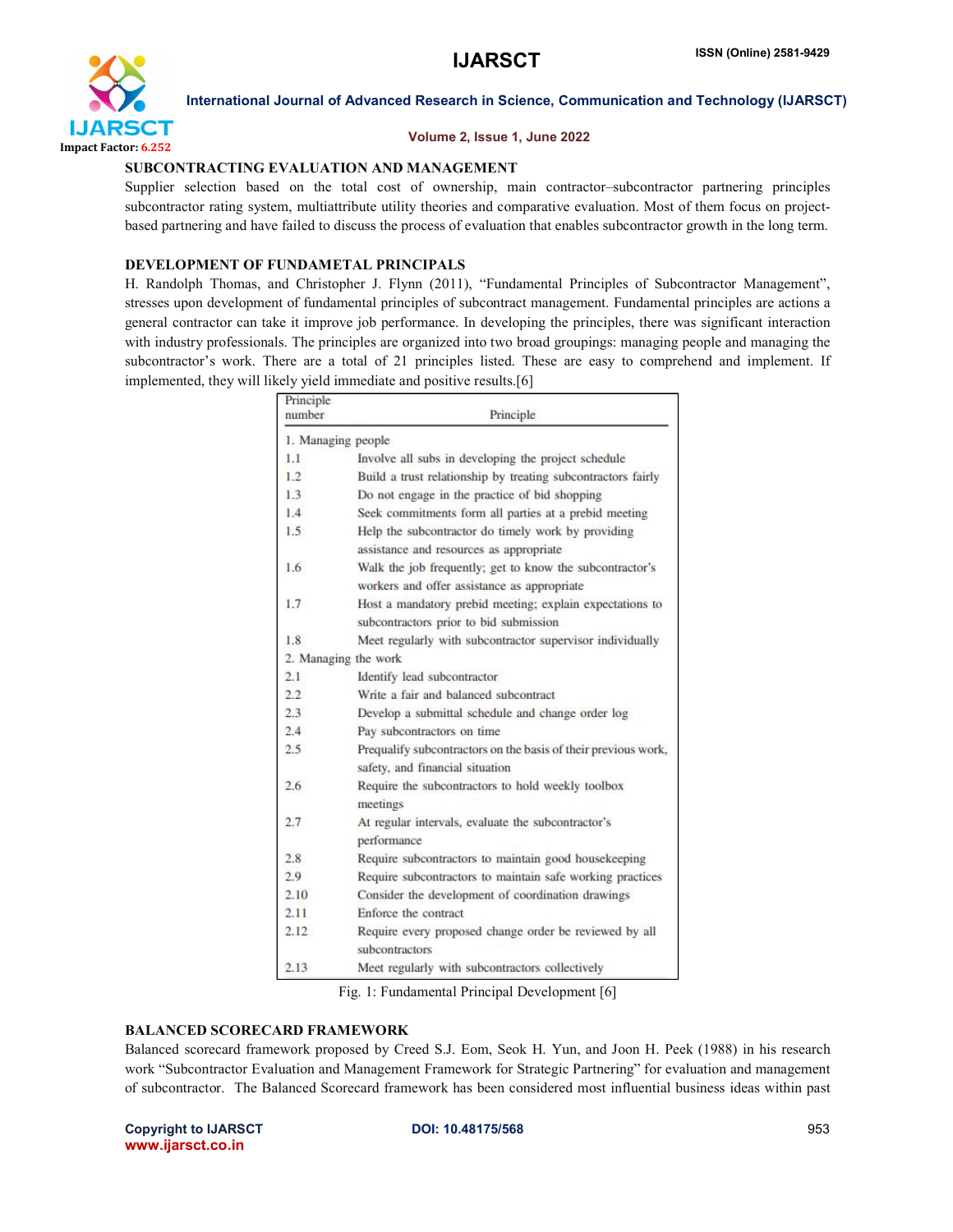

### Volume 2, Issue 1, June 2022

15 years and appears to be most suitable model for managing the characteristics and demands of subcontractor evaluation and management framework.



Fig. 2: Balanced Scorecard Framework [2]

Recently, main contractors have shifted their attitudes about subcontract procurement to more and long-term partnering philosophies. The objective of the study carried out by the Authors was to present a framework for subcontract evaluation and management to help main contractor develop more strategic and productive relationships with their subcontractor. The research results obtained are useful as guidelines of subcontractor management for long term partnering. [2]

### AVERAGE FREQUENCY ANALYSIS OF QUESTIONNAIRE SURVEY

Questionnaire surveys investigation various issues and factor of subcontracting have been administered in various research studies. David Arditi and RanonChotibhngs (2015) in research work "Issues in subcontracting Practices" investigated general contractors, and construction owners to investigate these issues and to determine the differences in perceptions between the parties. The results confirm the existence of the issues identified in the literature and in addition indicate that (1) the practice of retainage withheld by general contractors seems to be acceptable to many subcontractors unless its magnitude is large relative to the size of the firm; (2) postaward bid shopping by general contractors is sometimes justified, particularly in cases where the scope of subcontract work is modified; and (3) current bonding and insurance practices are adequate unless the additional transferred risks are excessive. Recommen- dations are made on the basis of the findings to minimize the negative effects of said issues.

All questions in the three questionnaires concern issues be- tween subcontractors and general contractors, including payment, selection, bonding and insurance, safety, partnering, and produc- tivity issues. The questionnaires also seek general information about the respondents and include factual questions about current practice and opinion questions about the respondents' views on desired improvements to the system. The questions were worded differently to account for the different groups of respondents.

Average frequency =  $(3 \times A) + (2 \times B) + (1 \times C) + (0 \times D) / ((A + B + C + D))$ 

The findings are however different from the general wisdom expressed in the literature in some respects:

- 1. Retainage withheld by general contractors seems acceptable to many subcontractors unless its magnitude is large relative to the size of the firm.
- 2. Post award bid shopping by general contractors is sometimes justified, particularly in cases where the scope of sub contract work is modified.
- 3. Most general contractors stated that current bonding and insurance practices are adequate and that there is no need for improvement. Most subcontractors stated that bonding and insurance practices are adequate unless the additional trans-ferred risks are excessive. [3]

# RELATIVE IMPROTANT INDEXING OF QUESTIONNAIRE SURVEY

Copyright to IJARSCT **DOI: 10.48175/568** 954 www.ijarsct.co.in The Relative Importance Index (RII) method used here to rank (R) the different risks. These rankings make it possible to cross-compare the relative importance of the factors as perceived by the five groups of respondents (i.e. Engineer, Architect, Contractors, consultant, and Project manager). Each individual risks' RII perceived by all respondents will be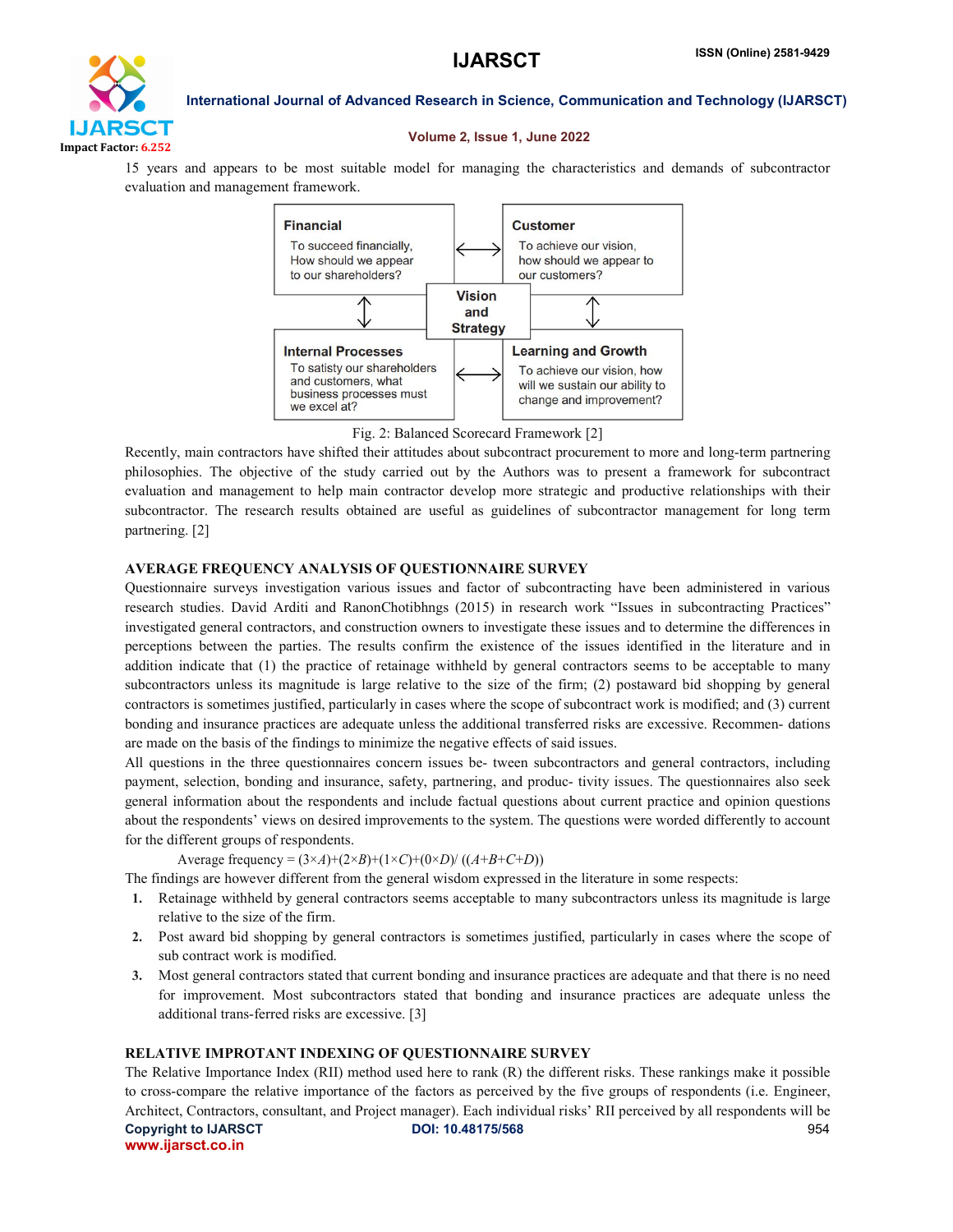

# Volume 2, Issue 1, June 2022

used to assess the general and overall rankings in order to give an overall picture of the risks in associated with residential township project during the construction phase in Amravati region. This RII technique is used by many researchers. The Relative importance index is calculated as:

 $RII = \Sigma W / (AN)$ 

 $W =$  the weight given to each factor by the respondents and ranges from 1 to 5.

# COST MINIMIZATION MODEL

Decision support system (DSS) that helps contractors make decisions regarding subletting construction works to subcontractors is proposed by Ashraf M. Elazouni, and Fikry G. Metwally "d-sub: decision support system for subcontracting construction works" (2000). A schematic diagram of the DSS is shown in Fig. 1.



Fig. 3: Schematic Diagram of DSS [1]

A DSS for subcontracting construction works, D-SUB, is equipped with linear programming and financial analysis techniques. The linear programming minimizes the total cost of the contractor, including the cost of the self-achieved and sublet work. The financial analysis function defines the overdraft profile along the project and calculates the expected profit at the end of the project. The DSS have several interesting characteristics, including the following:

- A deterministic model that provides a structured approach for making decisions regarding the most common and frequent practice of subcontracting.
- Aids in terms of assigning work to subcontractors. In addition, it provides indications about the implications of these assignments on overdraft re requirements along the project duration and expected profit at the end of the project.
- An user-friendly interface that facilitates entering project data in table format, checking the entered data, and storing project data. The model formulates the objective function and constraints out of the data entered in the model.
- Sensitivity analysis to enable investigating the economic impact of changes in the objective function coefficients and right-hand values of the constraints

The system encompasses four basic components including project data, linear programming module, sensitivity analysis module, and financial analysis module. The sensitivity analysis adds strength and flexibility to the system by allowing the user to experiment with different scenarios. Finally, the developed system that represents a structured method for making subcontracting decisions is demonstrated through an illustrative example project.[1]

# BUYOUT MODEL

David Kelly (2014), proposed buyout model in his research work "Legal, Ethical, and Practical Considerations of Postbid Negotiations in the Award of Building Construction Subcontracts " A model buyout approach is proposed that respects the various contingent parameters at work. Academicians can benefit through thoughtful consideration of the conceptual framework and the suggested research agenda. Likewise, industry participants can benefit by gaining a

Copyright to IJARSCT **DOI: 10.48175/568** 955 www.ijarsct.co.in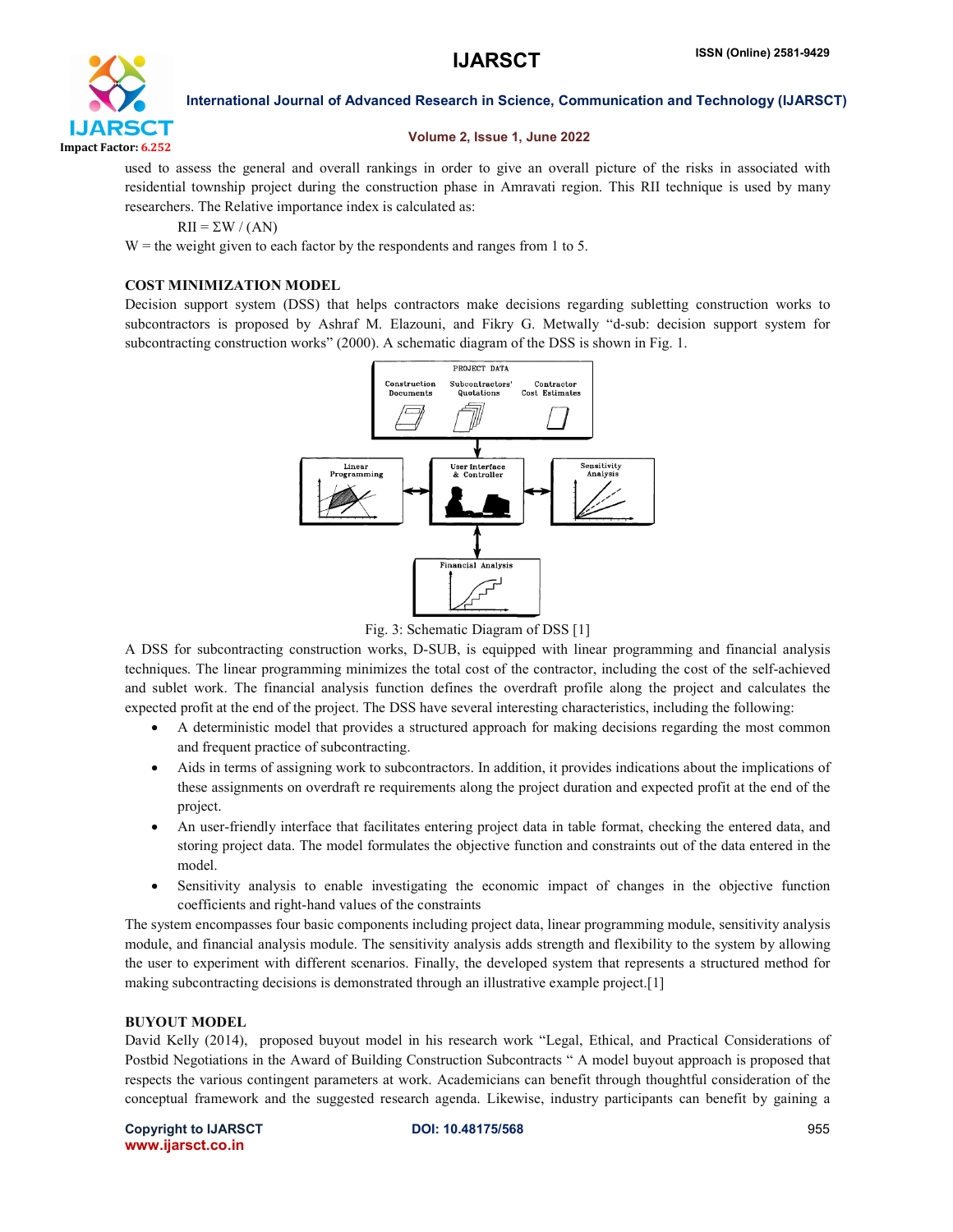

### Volume 2, Issue 1, June 2022

broader understanding of the legal, ethical, and practical aspects of postbid negotiation. Model buyout is a potential pathway forward that is ethical, legal (in most instances), and considerate of all the contingent variables at work in the award of building construction subcontracts. In compliance with all applicable legal constraints, the model buyout is based on absolute prohibition on the disclosure of competing SC prices by the GCs both before the closing of the prime GC bid andduring SC buyout. This stance is then coupled with the execution of a project buyout process as noted by Andreasen et al. (2009) and Zwick and Miller (2004) as summarized in Table 1. Refer to Table 2 and Fig. 1 for a summary and graphic depicting the model buyout approach [4]



Fig 4: Conceptual framework for investigating the relationship between project outcomes and the postbid negotiation process.

The award of building construction subcontracts is a critical activity in the construction industry. Those in a position to make subcontract awards must be cognizant of the legal, ethical, and contingent risk management factors—all of which may have a direct impact on overall project success or failure. Further research is required to investigate if project performance outcomes (e.g., cost, quality, schedule, safety, and relationships) can be significantly improved through implementation of the proposed model buyout process. Likewise, future qualitative work should evaluate if long term profits, rewarding mutually beneficial relationships, and trust can beadvanced through implementation of the model buyout. [4]

# COMPITATIVE MODEL

Hyun-soo Lee1; Joon-oh Seo; Moonseo Park; Han-gukRyu; and Soon-seok Kwon (2009)studied , two profit models the competitive model and partnership model—were developed to compare the costs involved in competitive relationships and strategic partnerships. The means through which the general contractor's profit is maximized with the proper subcontractor-relationship type were determined for various conditions. The models were constructed by adapting the model of Richardson and Roumasset 1995 for the construction industry. The profit models were designed to present the general contractor's profit from only one subcontracted work with fixed quantities of work in a project, not the total profit of the project. In the models, the type of contract used for the work is a unit price contract. Although this type of contract is based on the estimated quantities and unit prices of the various items included in the project, to design a simplified model, it is assumed that only one type of item is used in the work. According to the contractorsubcontractor relationship type, the profit models have different parameters which reflect various project and subcontracted work conditions.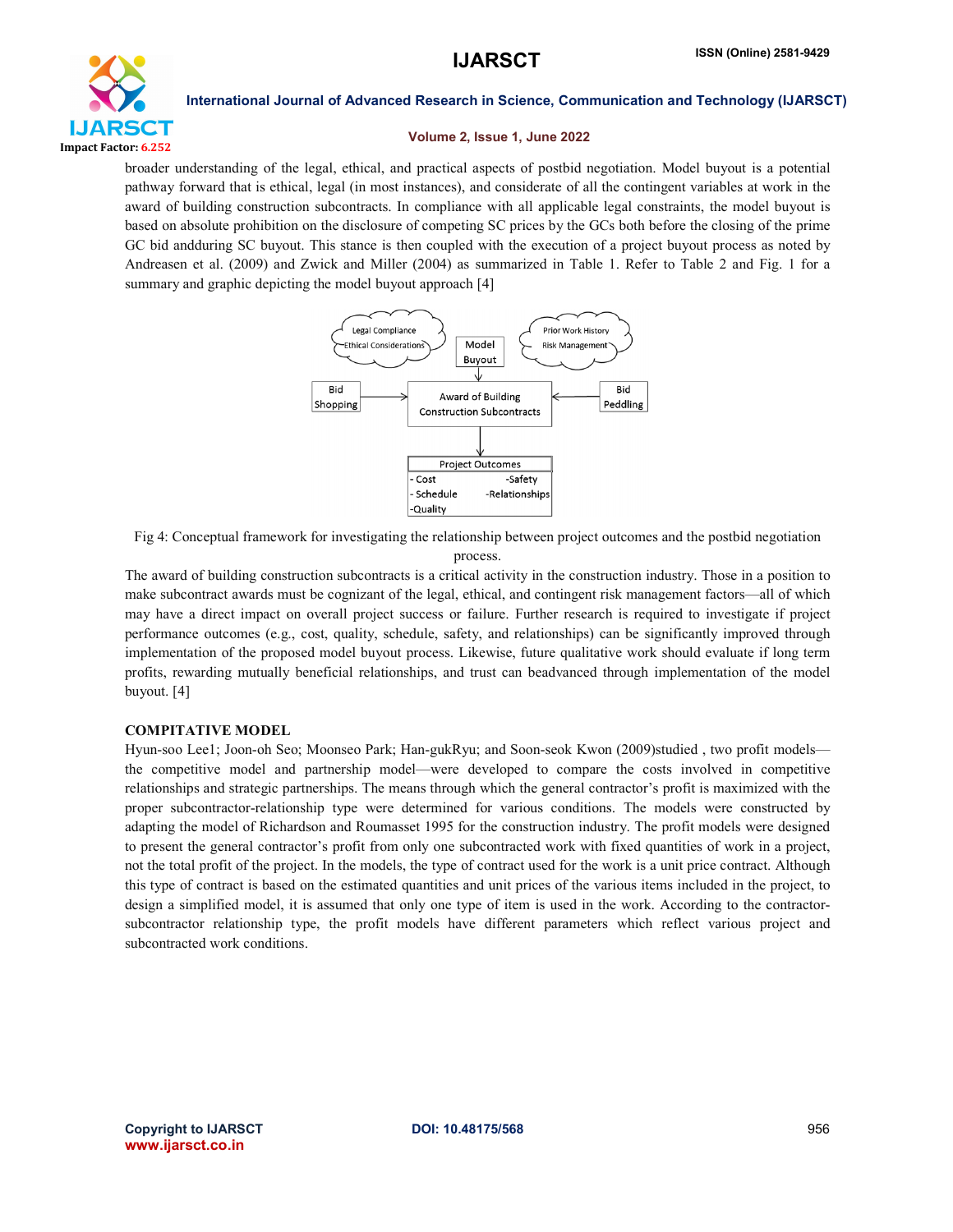

### Volume 2, Issue 1, June 2022



### Fig 4: Competitive Model

The following practical guidelines for selecting the most appropriate relationship type were determined. First, it was found that the partnership relationship is superior to the competitive relationship only when general contractors incur a low shirking cost due to subcontractors' opportunistic behavior. This opportunistic behavior results from subcontractors' awareness that they will be less impacted by the negative consequences of poor performance than the general contractor. Therefore, even as the amount of shirking cost incurred by subcontractors increases, their opportunistic behavior can be controlled. [5]

### DISCUSSION

The principles described by H. Randolph Thomas, and Christopher J. Flynn (2011), Fundamental Principles of Subcontractor Management", aid in the effective management of subcontracts. They will enhance the team-building concept. Some principles contribute to building trust and maintaining open lines of communication. Other principles concentrate on managing the work performed by subcontractors. The principles are easy to understand and implement and can yield positive results. To establish evaluation and management framework , a case study was conducted by Creed S.J. Eom, Seok H. Yun, and Joon H. Peek (1988) in his research work "Subcontractor Evaluation and Management Framework " using Balanced scorecard framework. The components of study included establishment of vision and strategy, subcontractor evaluation and management goals, four modified categories, designation of 15 evaluation criteria and 25 subcontractor indexes. The research results obtained can be usefuleas guidelines of subcontractor management for long term partnering.

David Arditi and RanonChotibhngs (2015) in research work "Issues in subcontracting Practices"analysed Three sets of questionnaires were written and mailed to the top 450 subcontractors, top 300 contractors, and top 250 owner firms listed by ENR. Responses were received from 124 subcontractors, 66 general contractors, and 33 owners. These firms generate mil- lions of dollars in services, employ a large number of employees, have been active in the industry for many years, and handle a large number of subcontracts. The fact that responding owners are larger than general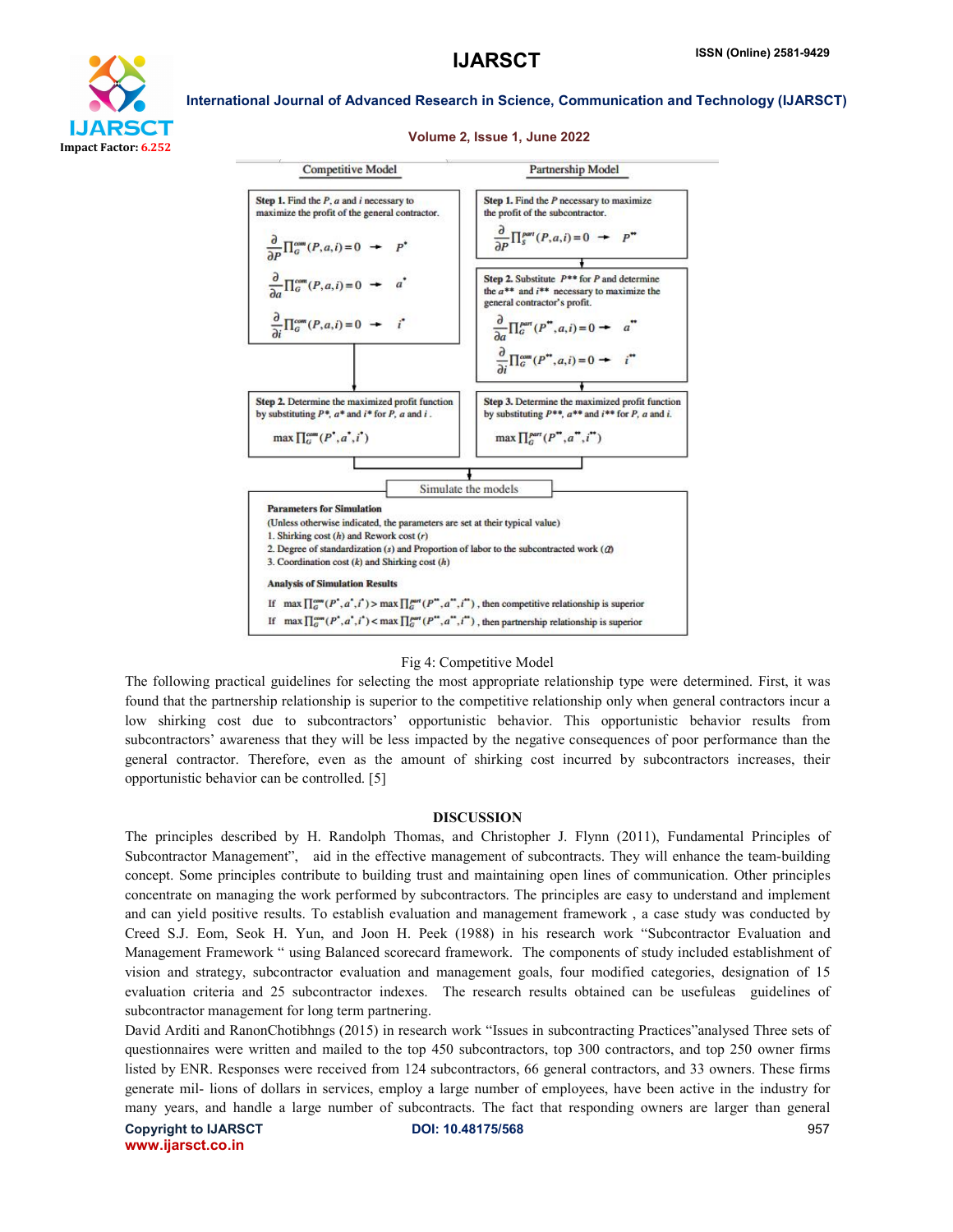

### Volume 2, Issue 1, June 2022

contractors and general contractors are larger than subcontractors reflects the current structure of the industry. One of the limitations of this study is that it surveyed large sub- contractors, general contractors, and owners

The Relative Importance Index (RII) method is used in this sudy in order to conduct analysis on the survey results for capabilities. It is weighted average method in which the average rank for each question is calculated and then the rank for each capability is drived from the average of the ranks of the questions grouped under that capability. Technological capability of USL has been assessed based on the questions.

Decision support system (DSS) that helps contractors make decisions regarding subletting construction works to subcontractors is proposed by Ashraf M. Elazouni, and Fikry G. Metwally "d-sub: decision support system for subcontracting construction works" (2000). DSS for subcontracting construction works, D-SUB, was developed using linear programming and financial analysis techniques. The objective function of the linear programming minimizes the total cost of the contractor, including the cost of the self-achieved and sublet work. The minimization is done subjected to constraints. The constraints express the different reasons the contractor may consider in making decisions regarding the distribution of work items between self-achieved and subcontracted. The financial analysis function defines the overdraft profile along the project and calculates the expected profit at the end of the project.

David Kelly (2014), proposed buyout model in his research work "Legal, Ethical, and Practical Considerations of Postbid Negotiations in the Award of Building Construction Subcontracts "erature is absent quantitative studies investigating the consequences of bid shopping, bid peddling, and the model buyout. Moreover, quantitative studies of the competing legal, ethical, and contingent risk management factors are also recommended. The following research problems and questions need to be addressed: The relationship between project performance (e.g., cost,quality, schedule, safety, and relationships) and the use of bid shopping is not well understood.The relationship between project performance (e.g., cost, quality, schedule, safety, and relationships) and the use of bid peddling is not well understood. The relationship between project performance (e.g., cost, quality, schedule, safety, and relationships) and the use of theproposed model buyout process is not well understood.

Hyun-soo Lee1; Joon-oh Seo; Moonseo Park; Han-gukRyu; and Soon-seok Kwon (2009) studied , two profit models the competitive model and partnership model. In this paper, two types of construction industry relationships between general contractors and subcontractors were discussed: competitive relationships and strategic partnerships. Based on the argument that construction firms should not use a one-size-fits-all approach for subcontractor management Dyer et al. 1998, this study attempted to determine the conditions under which each relationship type is the most beneficial. The model of Richardson and Roumasset 1995 was adapted to the construction industry to develop two profit models for general contractors and subcontractors in both relationships. Then, these models were simulated for the parameter variations that affect the conditions and characteristics of subcontracted work, and the results were analyzed. Due to the difficulties involved in collecting actual data on transaction costs during construction Constantino and Pietroforte 2002, in the examination of the relative fluctuations of transaction costs, relative values were focused on instead of the absolute values of the parameters. The simulation was conducted for: 1 the significance of subcontracted work to general contractors and subcontractors; 2 the characteristics of the subcontracted work; and 3 the costs affecting general contractors' transaction costs.

### **CONCLUSION**

With the aid of industry professionals, a number of principles for managing subcontracts and subcontractors have been developed. Some principles were contributed by the industry professionals, others were contributed by the authors. The principles are presented in the form of a "to do" list for general contractors. The principles are easy to understand and implement. They are presented as a part of a prescription for productivity improvement and should have an immediate and positive effect on job performance. As the strategic performance feedback model, the balanced scorecard concept was adopted with modification. The research indicated useful guidline of subcontractor management for long term partnering and also to enhance overall productivity within the construction supply chain. Subcontractors are often paid late by general contractors be- cause of pay-when-paid and pay-if-paid clauses included in most contract forms. The consequences of the subcontractors being paid late are grave. In such situations, some subcontrac- tors tend to increase their quotations, which in turn increases total project cost, an undesirable condition for owners. It should be possible to improve subcontractor payment practice if owners pay general contractors on time, and in turn general contractors pay

Copyright to IJARSCT **DOI: 10.48175/568** 958 www.ijarsct.co.in